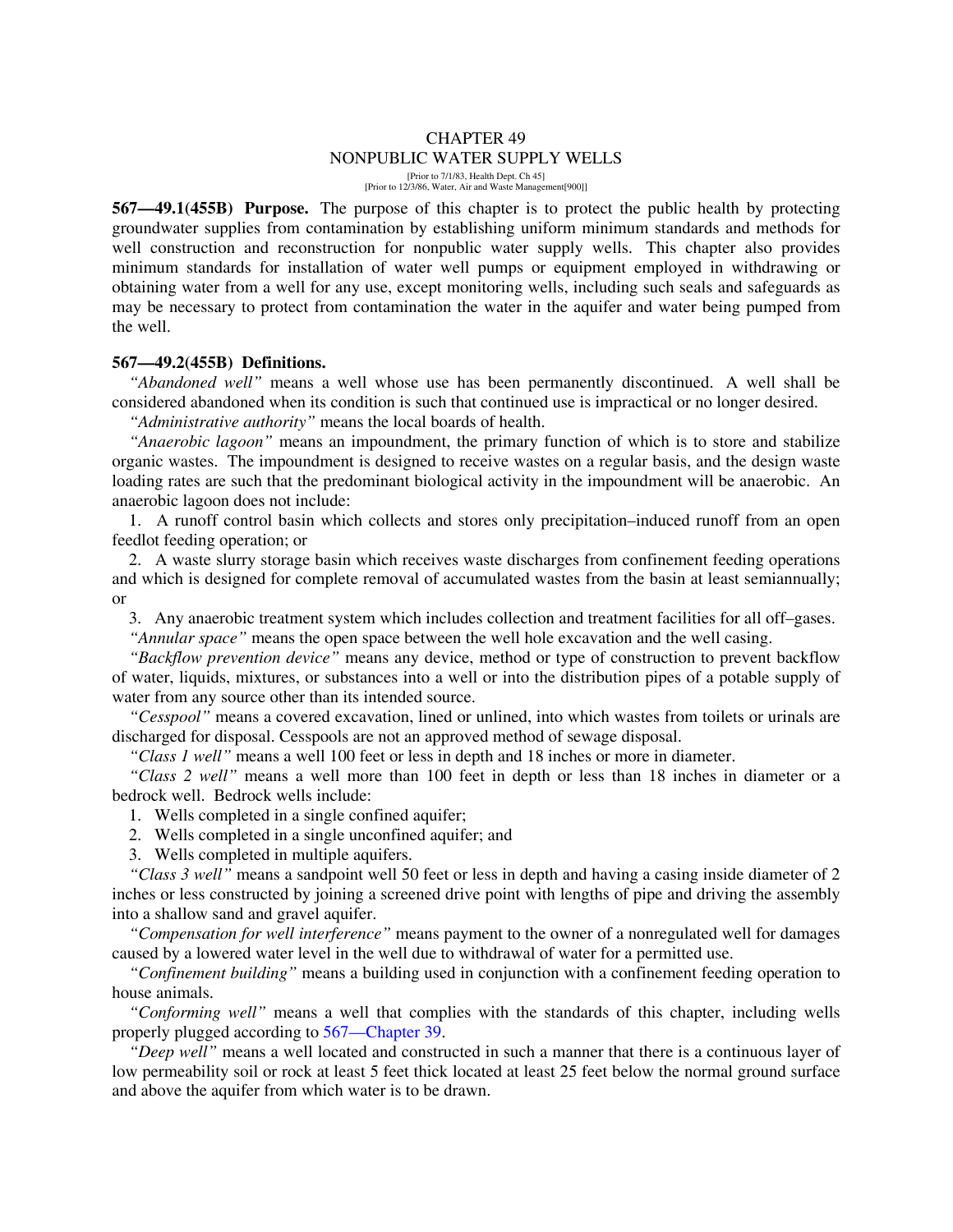*"Earthen manure storage basin"* means an earthen cavity, either covered or uncovered, which, on a regular basis, receives waste discharges from a confinement feeding operation if accumulated wastes from the basin are completely removed at least once each year.

*"Established grade"* means the permanent point of contact of the ground to artificial surface with the casing or curbing of the well.

*"Formed manure storage structure"* means a structure, either covered or uncovered, used to store manure from a confinement feeding operation, which has walls and a floor constructed of concrete, concrete block, wood, steel, or similar materials. Similar materials may include, but are not limited to, plastic, rubber, fiberglass, or other synthetic materials. Materials used in a formed manure storage structure shall have the structural integrity to withstand expected internal and external load pressures.

*"Grout"* means a material used to seal the annular space between the casing and the borehole and shall consist of neat cement, concrete, high solids bentonite slurry, or hydrated bentonite chips.

*"Health–related problem"* means well water that contains any contaminant at a level that exceeds MCLs (maximum contaminant levels), or HALs (health advisory levels) as adopted by the department of natural resources.

*"Heavy drilling fluid"* means water used for drilling which because of the natural clay content of the borehole or by addition of bentonite grout has a solids density of at least 10 percent by weight or a mud weight of at least 9.25 lb/gal.

*"Low permeability material"* means a geological unit of unconsolidated material (usually clay or till) or bedrock (usually shale) that is all or partially saturated, and having permeability low enough  $(10^{-7})$ cm/sec) to give water in the aquifer artesian head.

*"Nonpublic water supply well"* means a well that does not supply a public water supply system.

*"Nonregulated well"* means a well used to supply water for a nonregulated use (a use of water less than 25,000 gallons per day which is not required to have a water use permit).

*"Open feedlot"* means an unroofed or partially roofed animal feeding operation in which no crop, vegetation, or forage growth or residue cover is maintained during the period that animals are confined in the operation.

*"Permitted use"* means a use of water in excess of 25,000 gallons per day which requires a water use permit pursuant to 567—Chapters 50 through 52 and Iowa Code chapter 455B, division III, part 4.

*"Pitless adapter"* means a device designed for attachment to one or more openings through a well casing. It shall be constructed so as to prevent the entrance of contaminants into the well through such openings, conduct water from the well, protect the water from freezing or extremes of temperature, and provide access to water system parts within the well.

*"Pitless unit"* means an assembly which extends the upper end of the well casing to above grade. It shall be constructed so as to prevent the entrance of contaminants into the well, conduct water from the well, and protect the water from freezing or extremes of temperature, and shall provide full access to the well and to water system parts within the well. It shall provide a pitless well cap for the top terminal of the well.

*"Public water supply"* means a system for the provision to the public of piped water for human consumption, if such system has at least 15 service connections or regularly serves an average of at least 25 individuals daily at least 60 days out of the year. The term includes (1) any collection, treatment, storage, and distribution facilities under control of the supplier of water and used primarily in connection with the system; and (2) any collection (including wells) or pretreatment storage facilities not under the control of the supplier which are used primarily in connection with the system.

*"Pump installer"* means a person certified by the department to perform pump services.

*"Pumps and pumping equipment"* means any equipment or materials, including seals, tanks, fittings and controls utilized or intended for use in withdrawing or obtaining water for any use.

*"Pump services"* means the installation, repair, and maintenance of water systems; modification of the upper terminus of a well; well plugging; well rehabilitation; or the construction of Class 3 wells.

*"Runoff control basin"* means an impoundment designed and operated to collect and store runoff from an open feedlot.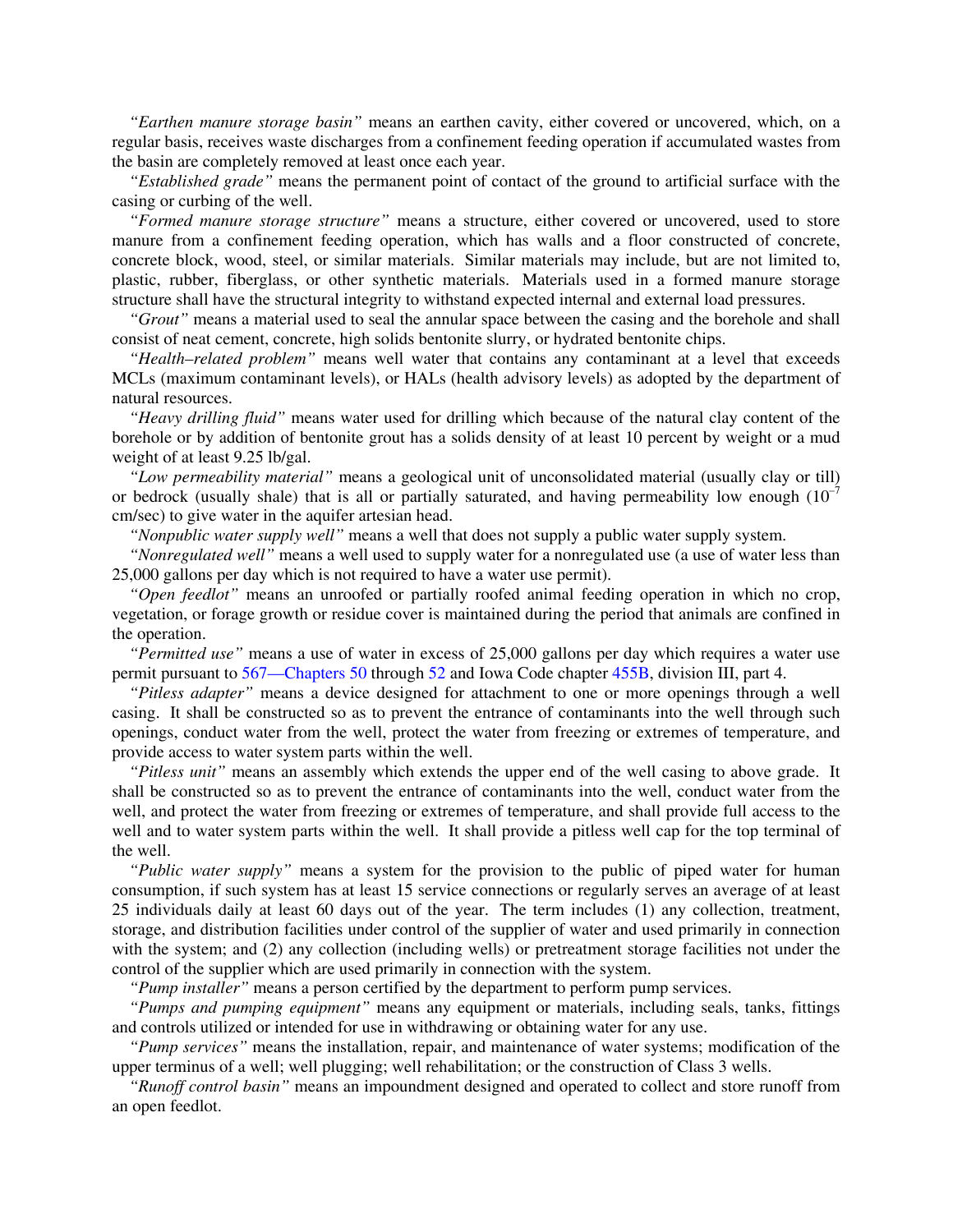*"Shallow well"* means a well located and constructed in such a manner that there is not a continuous layer of low permeability soil or rock (or equivalent retarding mechanism acceptable to the department) at least 5 feet thick, the top of which is located at least 25 feet below the normal ground surface and above the aquifer from which water is to be drawn.

*"Stuffing box"* means an approved receptacle in which packing may be compressed to form a watertight or airtight junction between two objects.

*"Upper terminus"* means the upper ten feet of the well casing as measured from the finished surface grade.

*"Water systems"* means any part of the mechanical portion of a water well that delivers water from the well to a valve that separates the well from the plumbing system. "Water systems" includes the pump, drop pipe to the well, electrical wire from the pump to the first electrical panel or connection outside the casing, piping from the well to the pressure tank or first valve outside the casing, pitless unit or adapter, and all related miscellaneous fittings necessary to operate the pump. "Water systems" does not include any outside piping to other buildings and does not include the piping that carries the water in the remainder of the distribution system.

*"Well"* means any excavation that is drilled, cored, driven, dug, bored, augered, jetted, washed or is otherwise constructed for the purpose of exploring for groundwater, monitoring groundwater, utilizing the geothermal properties of the ground, or extracting water from or injecting water into the aquifer. "Well" does not include an open ditch, drain tiles, an excavation made for obtaining or prospecting for oil, natural gas, minerals, or products mined or quarried, lateral geothermal heat exchange systems less than 20 feet deep, nor temporary dewatering wells such as those used during the construction of subsurface facilities only for the duration of the construction.

*"Well construction"* means constructing a water well and installing necessary casing, screen, liners, grout, seals, and other appurtenances.

*"Well driller"* means a person certified by the department to perform well drilling services.

*"Well drilling services"* means new well construction, well reconstruction, well repair, wellrehabilitation, installation of pitless equipment, or well plugging.

*"Well liner"* means a pipe used to line the inside of a well hole but not designed to hold hydraulic or structural loading. Liners must be installed within a casing or in an ungrouted open borehole.

*"Well plugging"* means the closure of an abandoned well with plugging materials by procedures which will permanently seal the well from contamination by surface drainage and permanently seal off the well from contamination into an aquifer. "Well plugging" includes the proper application of filling and sealing materials.

*"Well reconstruction"* means modification of the original construction of a well. "Well reconstruction" includes, but is not limited to, deepening the well, installing a liner, installing or replacing a screen with one of a different diameter or length, installing a pitless adapter, extending the casing, or hydrofracturing a well. Replacing a screen with one of identical diameter and length or replacing a pitless adapter is considered repair, not reconstruction.

*"Well rehabilitation"* means the physical or chemical cleaning of a well.

*"Well seal"* means a device used to cover or seal a well that establishes or maintains a junction between the casing of the well and the piping, electric conduit or equipment installed, so as to prevent water or other foreign material from entering the well at the uppermost terminal.

1. "Well cap" means a snug–fitting, watertight device used above flood level that excludes dust and vermin and allows for screened venting.

2. "Sanitary seal" means a watertight fitting which uses mechanical compression that is installed on wells that terminate in a wellhouse.

*"Well services"* means both well drilling services and pump services.

**567—49.3(455B) Applicability.** The provisions contained herein apply to all nonpublic water supply wells constructed for the purpose of domestic, livestock, irrigation, recreation, and commercial or industrial use. They shall also apply to existing water wells undergoing reconstruction.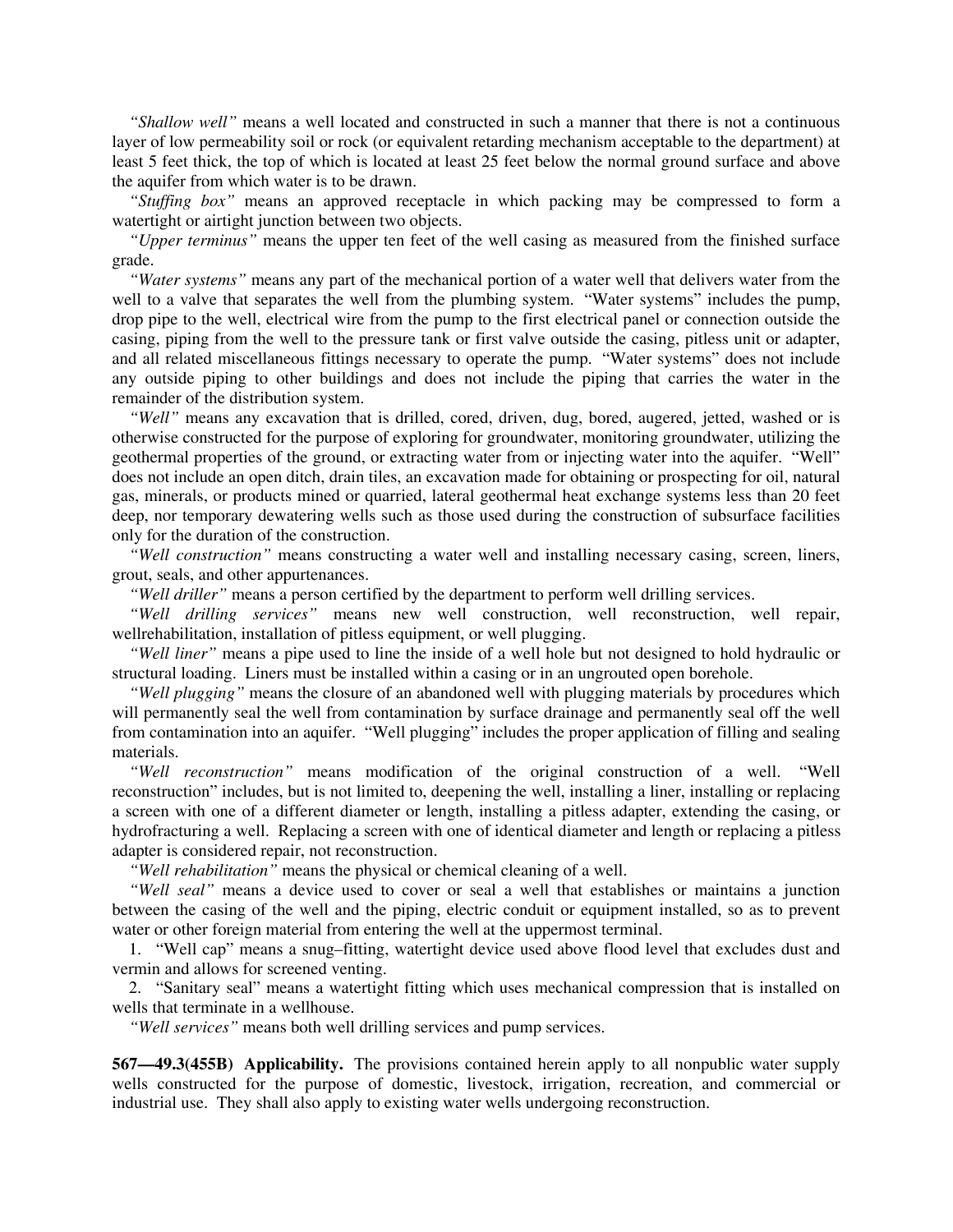Ponds and surface water supplies are not covered by these standards. Information regarding use of these sources of water should be sought from the administrative authority prior to the development of the sources.

**49.3(1)** *Nonconforming well construction installations.* Certified well drilling contractors shall ensure that the reconstruction of nonconforming wells adheres to all applicable provisions of this chapter or to comparable construction or installation requirements approved by the administrative authority.

When any construction or reconstruction is done on a nonconforming feature of a well, that feature shall be upgraded and brought into compliance with the material and installation standards contained in this chapter.

**49.3(2)** *Nonconforming water system installations.* Certified pump installers shall ensure that the reconstruction or repair of nonconforming water systems adheres to all applicable provisions of this chapter or to construction or installation requirements approved by the administrative authority. When pump services are to be performed on a well that has a contamination problem, the well shall be upgraded and shall be brought into compliance with installation standards contained in this chapter. When pump services are to be performed on a well that does not have a contamination problem, the well may be put back into service with nonconforming features. However, the certified installer shall notify the owner of the well in writing of the defects with recommendations as to what should be done to correct these deficiencies.

**49.3(3)** *Exemptions.* This chapter shall not apply to public water supply wells, horizontal heat pump installations, elevator shafts, underground storage tank monitoring wells as covered under 567—Chapter 135, or monitoring wells for solid waste disposal facilities as covered in 567—Chapter 110.

**567—49.4(455B) General.** The administrative authority shall have the authority to visit well sites during any phase of the work without prior notice. The administrative authority shall by rule require the issuance of permits and the submission of water well logs. No well construction or reconstruction shall be initiated until a permit has been issued by the proper authority. The administrative authority may also require posting of performance bonds and collection and submission of other data. The issuance of permits is covered in 567—Chapter 38 and shall be coordinated with the water withdrawal permits issued by the Iowa department of natural resources as covered in 567—Chapters 51 and 52. All well services shall be performed by a certified well contractor or the property owner as specified in 567—Chapter 82.

It shall be the responsibility of the certified well contractor to ensure that a well construction permit has been issued prior to initiation of well construction or reconstruction. It shall also be the responsibility of the certified well contractor to ensure that all well services are performed in accordance with the provisions of this chapter.

**567—49.5(455B) Variances.** Variances to these rules may be granted by the administrative authority if sufficient information is provided to substantiate equal protection and the need for such action. Variance requests and reasoning shall be in writing. Variance approvals or rejections shall also be in writing. Where permitting authority has not been delegated to the county, the department will review and grant or deny any variance requests within that jurisdiction.

**567—49.6(455B) Location of wells.** Wells shall be located with consideration given to the lot size, contour, porosity and absorbency of the soil, local groundwater conditions, flooding, and other factors necessary to implement the rules. The lack of specific distances to other possible sources of contamination, such as refuse disposal sites and high–pressure gas lines, does not minimize their potential hazard. These must be evaluated in each particular situation and a distance arrived at that is based on pertinent facts. The well contractor shall consult the administrative authority for assistance in determining a proper distance in such cases.

**49.6(1)** *Minimum distances.* The following minimum lateral distances shall apply for the common sources of contamination listed in the following table.

Table 49.6(1) Minimum Lateral Distances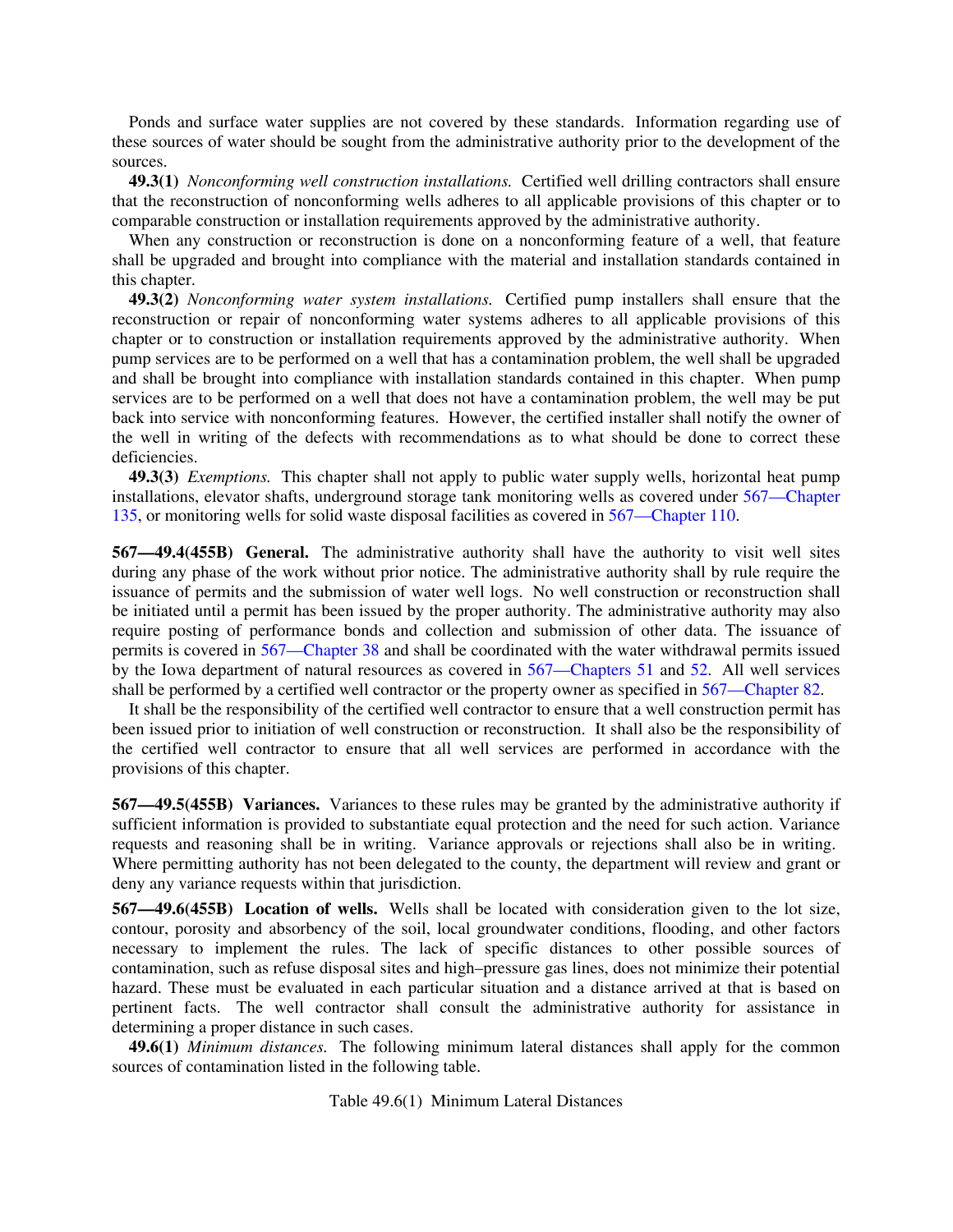| Sources of Contamination                                              | Minimum         |                |
|-----------------------------------------------------------------------|-----------------|----------------|
|                                                                       | Lateral         |                |
|                                                                       | Distance (feet) |                |
|                                                                       | Shallow         | Deep           |
|                                                                       | Well            | Well           |
| Formed manure storage structure,                                      | 200             | 100            |
| confinement building, feedlot solids settling facility,               |                 |                |
| open feedlot                                                          |                 |                |
| Public water supply well                                              | 400             | 200            |
|                                                                       |                 |                |
|                                                                       |                 | All Wells      |
| Earthen manure storage basin, runoff control basins and anaerobic     |                 | 1000           |
| lagoons                                                               |                 |                |
| (see subrule $49.6(2)$ below)                                         |                 |                |
| Domestic wastewater lagoon                                            |                 | 400            |
| Sanitary landfills                                                    |                 | 1000           |
| Preparation or storage area for spray materials, commercial           |                 | 100            |
| fertilizers or chemicals that may result in groundwater               |                 |                |
| contamination                                                         |                 |                |
| Drainage wells                                                        |                 | 1000           |
| Conforming wells                                                      |                 | 10             |
| Nonconforming wells                                                   |                 | 100            |
| Soil absorption field, any sewage treatment system with an open       |                 | 100            |
| discharge, pit privy or septic tank discharge line (not conforming    |                 |                |
| to $567$ —Chapter 69)                                                 |                 |                |
| Septic tank, concrete vault privy, sewer of tightly joined tile or    |                 | 50             |
| equivalent material, sewer-connected foundation drain, or sewers      |                 |                |
| under pressure                                                        |                 |                |
| Sewer of cast iron with leaded or mechanical joints, sewer of plastic |                 | 10             |
| pipe with glued or compression joints, independent clear water        |                 |                |
| drains, cisterns, well pits, or pump house floor drains               |                 |                |
| Hydrants                                                              |                 | 10             |
| Property lines (unless a mutual easement is signed and recorded by    |                 | $\overline{4}$ |
| both parties)                                                         |                 |                |
| Liquid hydrocarbon storage tanks                                      |                 | 100            |
| Ditches, streams, ponds, or lakes                                     |                 | 25             |
| Frost pit                                                             |                 | 10             |

**49.6(2)** *Exception to minimum lateral distances.* The minimum separation distance between a well and an anaerobic lagoon, earthen manure slurry storage basin, earthen manure storage basin, or runoff control basin shall be 400 feet if the lagoon or basin was permitted by the department after January 1, 1989, or if the applicant demonstrates through percolation testing that the seepage loss through the lagoon or basin does not exceed 1/16 inch per day (0.0625 inch/day). The percolation test shall meet the requirements of ASTM–1587 and 567—subrule 65.15(11).

**49.6(3)** *Frost pits.* Wells are not permitted to be located within frost pits. Frost pits that do not contain wells are permitted for the purpose of housing pressure tanks and valves, for example, provided the frost pits are not located closer than ten feet from any well.

**49.6(4)** *Relation to buildings.* The well shall be located so that no building interferes with reasonable access for cleaning, treatment, repair, testing, inspection and other maintenance. Wells shall not be located in basements.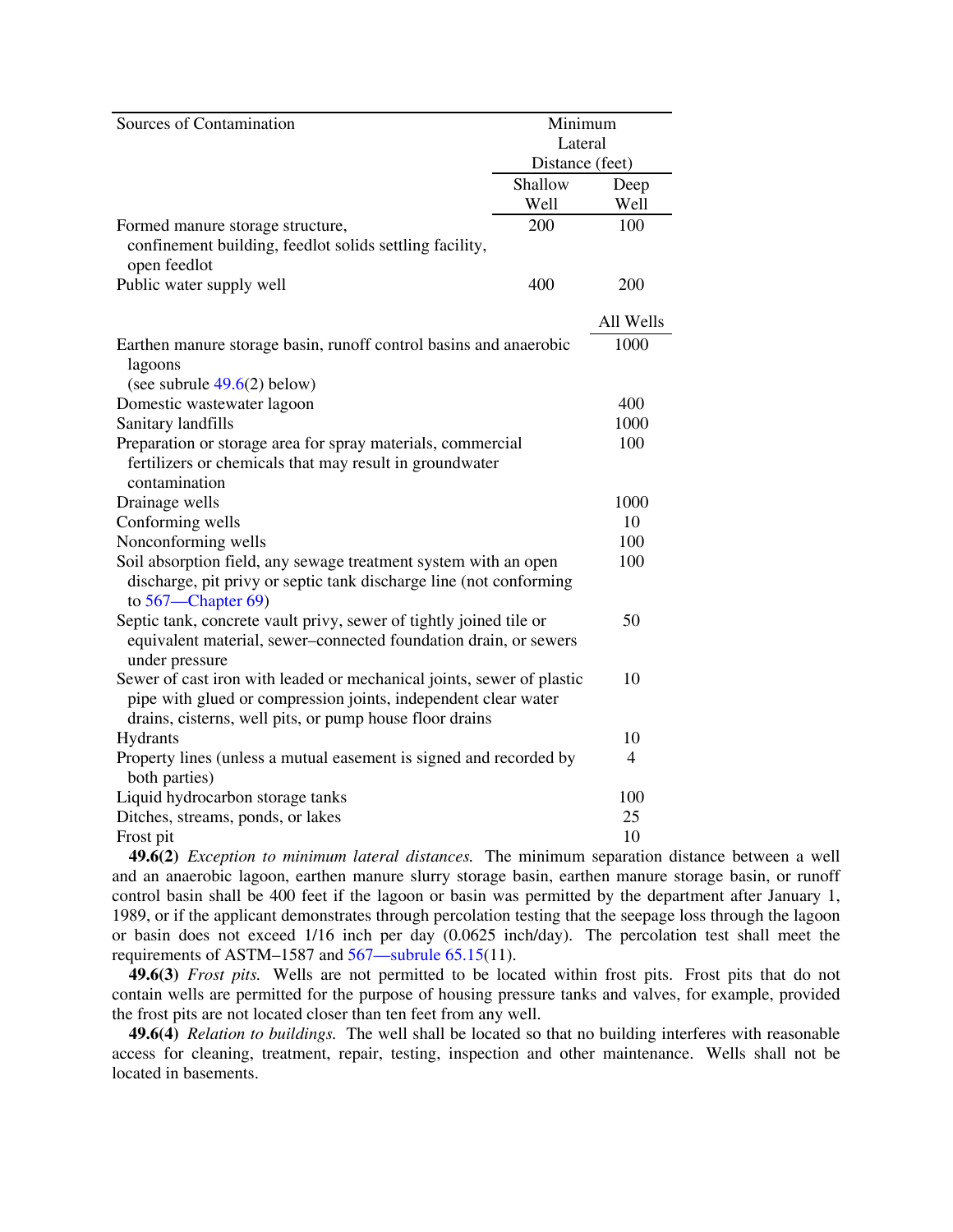**49.6(5)** *Easements.* No well shall be located on a property not owned by the well owner unless an easement allowing such placement is reviewed and approved by the administrative authority and the easement is legally recorded.

**567—49.7(455B) General construction requirements.** Wells shall be planned and constructed to adapt to the geologic and groundwater conditions of the proposed well site to ensure reasonable utilization of every natural protection against contamination of the water–bearing formation(s) and the exclusion of possible sources of contamination, to attempt to produce bacterially safe water which is free of health– related problems.

**49.7(1)** *Water used in construction.* Water used in the construction process shall be obtained from a potable water source that will not result in contamination of the well. Water used for drilling shall be treated with 3 pints of 5.25 percent sodium hypochlorite solution per 100 gallons of water or 0.25 pounds of 65 percent calcium hypochlorite per 100 gallons of water or other additives to produce an equivalent concentration of chlorine residual (50 ppm).

**49.7(2)** *Wellhead.* The upper terminal casing of all wells shall extend at least 12 inches above established grade or pump house floor, or the 100–year flood level, whichever is higher. A well cap or sanitary seal shall be installed immediately following well completion. A well cap shall be used on an exposed well, a sanitary seal only on a well terminating within a wellhouse. Any openings in the cap or seal, such as for pump wiring or water depth measurement, shall be properly grommeted or sealed except properly screened and oriented vent openings.

The ground surface immediately adjacent to the well casing shall be compacted and graded so that surface water is diverted away from the casing. Well platforms are not recommended other than those used as pump house floors as indicated in 49.12(2).

**49.7(3)** *Criteria for well interference protection.* 567—Chapter 54 provides an administrative process for owners of nonregulated wells to receive compensation for well interference caused by permitted uses. To be eligible for compensation due to well interference, nonregulated wells constructed after July 1, 1986, must be constructed to allow for some potential well interference.

Allowance for potential well interference is accomplished by constructing a nonregulated well to anticipate a lowering of the static head of the well which may be caused by interference from a nearby permitted use well.

*a.* The well must be drilled deep enough to allow for setting the pump at least 10 feet or half the normal pumping drawdown, whichever is greater, below the initial recommended setting depth.

*b.* If the well draws from an unconfined aquifer, the static water level may drop to half the saturated thickness of the aquifer before well interference is considered, if the calculation in *"a"* above should indicate a

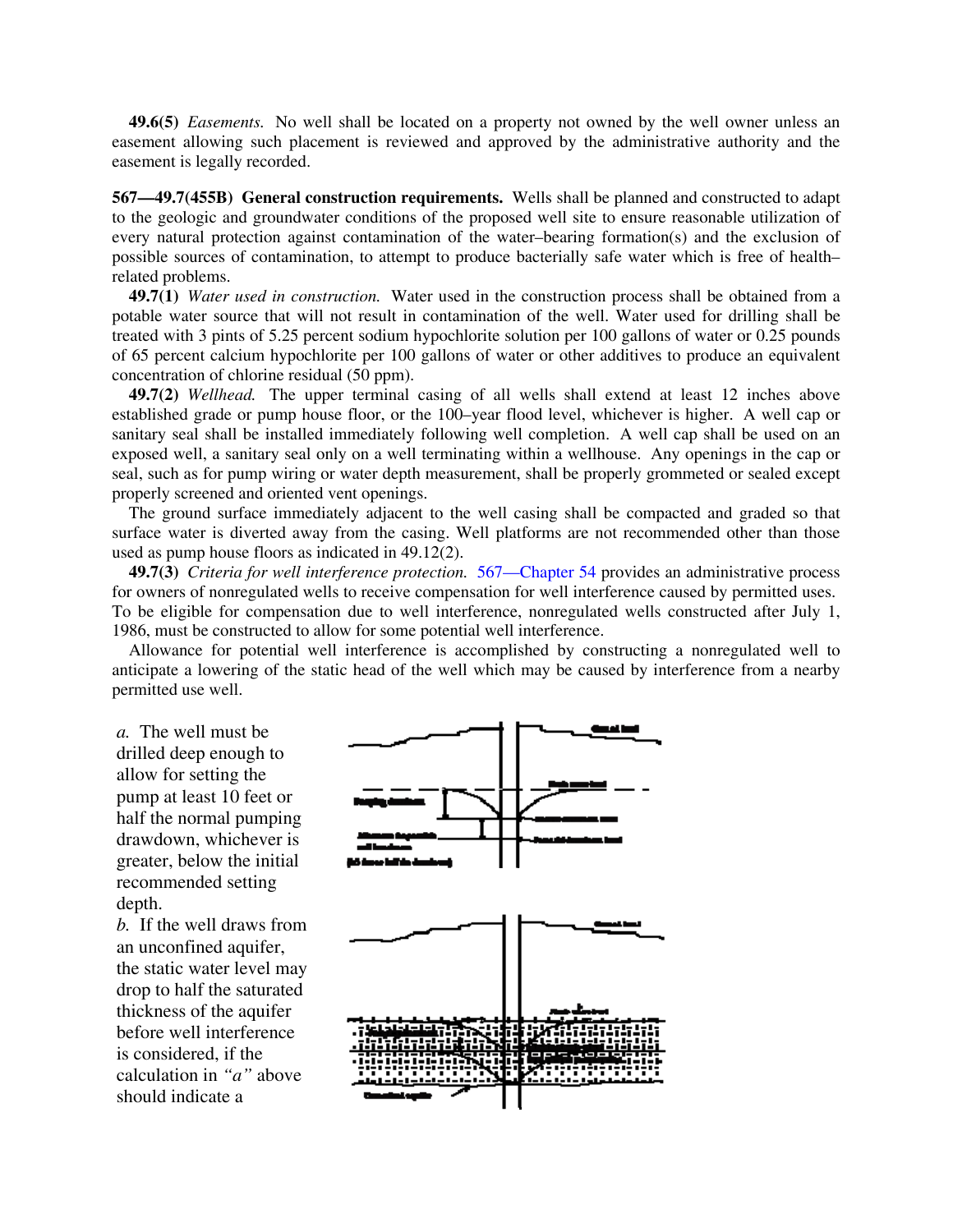shallower depth. Shallow aquifers that are only slightly confined may be classified as unconfined aquifers for this purpose. *c.* Where a well penetrates a confined aquifer, the static water level is protected only to the top of the aquifer if the calculation in *"a"* above should indicate a deeper level.

*d.* Protected levels for flowing wells will be considered the top of the confined aquifer or 100 feet below the surface, whichever is higher. Flowing wells must be constructed to accommodate a pump capable of supplying a sufficient water supply at protected levels.



The well design also needs to consider drought and reduced well efficiency. (Additional information is contained in 567—Chapter 54.)

A well that is used to withdraw more than 25,000 gallons of water per day requires a water use permit from the Iowa department of natural resources. Upon obtaining such a permit, the well is called a permitted use. If a permitted use exists prior to the construction of a well without a water use permit, no compensation for well interference will be allowed unless a significant change in the permitted use occurs. A physical change to withdrawal facilities may be considered a significant change to a permitted use (e.g., moving the withdrawal location, installing a new well, or installing a higher capacity pump). A person desiring to construct a well not requiring a water use permit should first obtain information concerning nearby permitted use wells. The department of natural resources will provide information on permitted use wells upon request.

**49.7(4)** *Access port for measurement of water levels.* Permitted use wells shall be equipped with an access port having a minimum diameter of ¾ inch. The access port shall be fitted with a threaded cap or plug and be located to allow insertion of a steel tape or electric probe into the well for measurement of water levels. When a spool type of pitless adapter is used which obstructs clear access to the water, a 3⁄4– inch pipe shall be attached to the spool and brought to the surface below the well cap to allow water level measurements. Wells not requiring a water use permit should be constructed with an access port for water level measurement for possible future well interference concerns.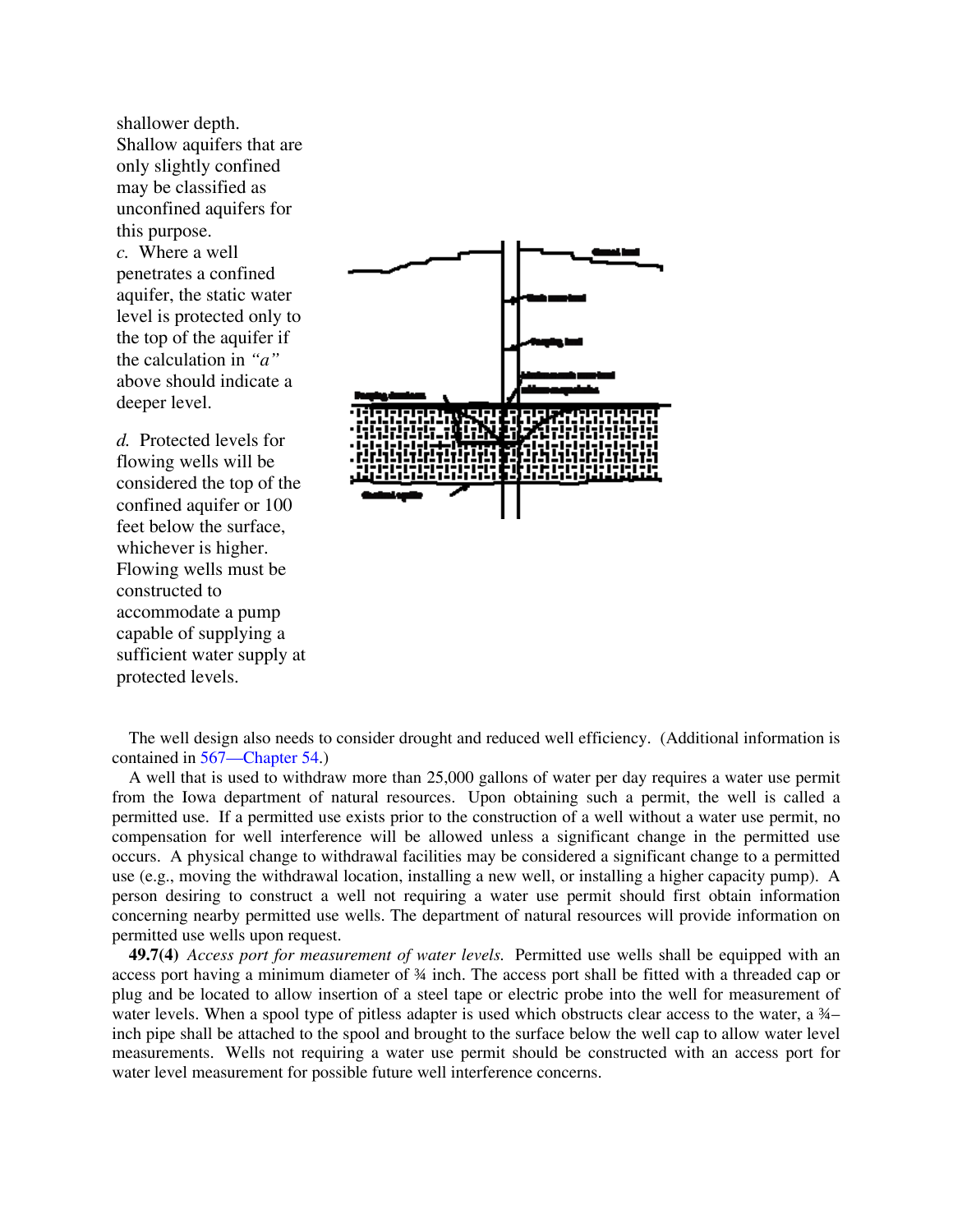**49.7(5)** *Interconnection of aquifers.* There may be local confining beds that serve an important protective function*.* Permitted use wells shall use casing and grouting to maintain a hydraulic separation between distinct aquifers separated by confining intervals. Extreme caution should be exercised in the construction of non–permitted use wells if allowing the well to connect aquifers across confining intervals, particularly in areas where that would open the aquifer to surficial contamination, i.e., in areas where the upper rock unit is unconfined or contains less than 40 feet of unconsolidated materials. The administrative authority shall be consulted for possible local regulations when interconnection of aquifers across confining intervals is anticipated.

## **567—49.8(455B) Types of well construction.**

# **49.8(1)** *Drilled wells.*

# *a. Drilled wells in unconsolidated materials.*

(1) Depth. In no case shall less than 20 feet of permanent casing be installed in wells drilled in unconsolidated materials. If the alluvial aquifer where the water is to be drawn from is covered by less than 40 feet of low permeability materials, the well screen shall be set at the bottom of the water–bearing aquifer or at least 60 feet from the surface. (Deeper depths may be required if nitrate contamination is excessive.) If more than 40 feet of low permeability materials are present above the aquifer, the casing shall extend down at least to the top of the aquifer.

(2) Grouting. Grout shall be placed to a minimum depth of 40 feet or along the full length of the casing where less than 40 feet of casing is set. Grouting the full length of the casing below 40 feet may be necessary to isolate any contaminated water lenses or aquifers. If a layer of low permeability material at least 5 feet thick is encountered less than 40 feet from the surface, the grout may be terminated no less than 5 feet below the top of this low permeability material, but in no case less than 20 feet from the ground surface. Grout must be placed in accordance with 49.9(3), except when driving casing. When driving casing a #8 mesh bentonite or bentonite grout must be maintained around the outside of the casing. The bottom of driven casing must be equipped with a drive shoe.

(3) Annular space. The diameter of the borehole shall be at least 3 inches greater than the outside diameter of the well casing to the minimum grouting depth. When steel well casing pipe is installed using percussion methods, the annular space shall be at least 5 inches greater than the outside diameter of the well casing to a minimum depth of 25 feet.

(4) If the depth of casing is greater than 40 feet, the annular space below 40 feet may be filled with heavy drilling fluid taken from the borehole as long as the top 40 feet of annular space is properly grouted. In this case, the annular space below 40 feet shall be kept as small as possible to avoid settling.

*b. Drilled wells in consolidated material.*

(1) Minimum casing depth. Casing shall extend to a depth of at least 40 feet and be seated in firm rock. When the uppermost bedrock consists of creviced limestone or dolomite that does not produce water, the casing shall extend through the creviced formation, be seated in firm rock and be properly grouted.

(2) Grouting. For bedrock wells, full–length grouting of the casing is strongly recommended. Grout shall be placed to a minimum depth of 40 feet in accordance with 49.9(3), except when driving casing using percussion or casing–hammer/rotary drilling. When driving casing, #8 mesh bentonite or bentonite grout must be maintained around the outside of the casing. The bottom of driven casing must be equipped with a drive shoe. If a layer of low permeability material at least 5 feet thick is encountered less than 40 feet from the surface, the grout may be terminated no less than 5 feet below the top of this low permeability material, but in no case less than 20 feet from the ground surface. Where local conditions warrant, the administrative authority may require more extensive grouting to protect any aquifer(s) that are penetrated.

(3) Annular space. The borehole shall be at least 3 inches greater than the outside diameter of the well casing for the upper 40 feet or the minimum grouting depth. When steel casing pipe is installed using percussion, or casing–hammer/rotary methods, the annular space shall be at least 5 inches greater than the outside diameter of the well casing to a minimum depth of 25 feet. When bedrock wells are full–length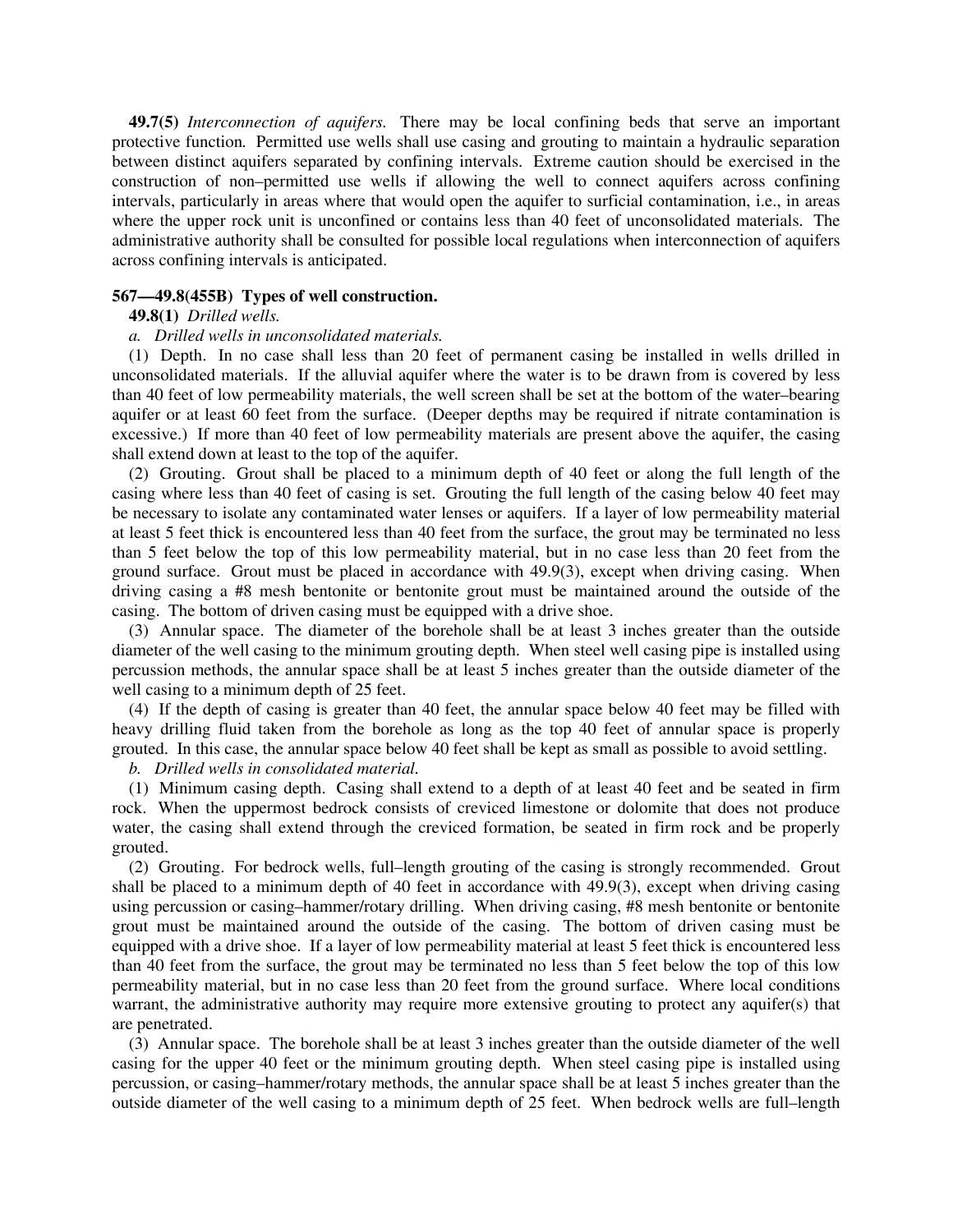pressure–grouted through the casing, the borehole diameter shall be 3 inches larger than the outside diameter of the casing for the minimum depth of at least 25 feet.

(4) If the depth of casing is greater than 40 feet, the annular space below 40 feet may be filled with heavy drilling fluid taken from the borehole as long as the top 40 feet of annular space is properly grouted. In this case, the annular space below 40 feet shall be kept as small as possible to avoid settling.

(5) In fractured rock, where circulation of slurry cannot be maintained, grouting may be done with bentonite chips. The chips shall be hydrated with one gallon of water per bag of bentonite.

**49.8(2)** *Bored and augered wells in unconsolidated materials.* For bored or augered wells with concrete or clay tile casings at least 18 inches in diameter, buried–slab construction is required.

*a. Casing.* The concrete or vitrified clay pipe casing shall be terminated not less than 10 feet below ground surface and extend to a minimum depth of 20 feet. The casing shall be fitted with a reinforced concrete or steel plate into which a watertight steel or thermoplastic casing is firmly imbedded in or connected to a pipe cast or welded into the plate. This casing shall be at least 5 inches in diameter and shall extend from the plate to not less than 12 inches above established grade or the 100–year flood level, whichever is higher. A pitless adapter shall be installed below frost depth on the newly installed plastic or steel casing.

*b. Backfilling annular space.* A 12–inch grout seal shall be poured over and around the plate. The annular space between the steel or thermoplastic casing and the borehole shall be backfilled with clean compacted soil free of debris or large organic material. During the backfilling process, the earth shall be thoroughly tamped to minimize settling. Grading around the well shall then be accomplished in accordance with subrule 49.7(2).

**49.8(3)** *Driven and direct push wells.* Sandpoint wells are typically constructed in sandy areas with a high water table. Groundwater in these areas is often susceptible to contamination. This type of construction is not recommended for potable water supply. Sandpoint wells shall meet the requirements of this chapter except for casing depth and grouting requirements.

**49.8(4)** *Flowing artesian wells.* Drilling operations shall extend into but not through the formation confining the water. The casing shall then be installed and the annular space full–length pressure–grouted and allowed to set. After the grout is set, the drill hole shall be extended into the confinedwater–bearing formation. Flow control from the well shall be provided by valved pipe connections or a receiving tank set at an altitude corresponding to that of the artesian head. Under no circumstances shall the water flow uncontrolled to waste. A direct connection between the discharge pipe and a receiving tank, sewer, or other source of contamination is prohibited.

**567—49.9(455B) Material standards.** All materials utilized in well water construction shall conform to the standards of the American Water Works Association (AWWA), the American Petroleum Institute (API), the American Society for Testing and Materials (ASTM), and the National Ground Water Association (NGWA) except as modified by these standards.

**49.9(1)** *Water well casing.*

*\*a. Steel well casing and couplings.*

(1) Steel well casing pipe shall have the dimensions and weights specified in Table 49.9(1)*"a"*(4). Well casing pipe shall be new steel pipe meeting one of the following standards:

- 1. ASTM A 53–96,
- 2. ASTM A 106–95,
- 3. ASTM A 589–95a Type I, II or III,
- 4. API 5CT (5th Edition, 4/1/95),
- 5. API 5D (3rd Edition, 8/1/92), or
- 6. API 5L (41st Edition, 4/1/95).

(Copies of these standards are available for inspection at the Des Moines office of the department of natural resources records center or may be obtained for personal use from the American Society for Testing and Materials, 100 Barr Harbor Drive, West Conshohocken, Pennsylvania 19428–2959, or the American Petroleum Institute, 1220 L Street NW, Washington, DC 20005.)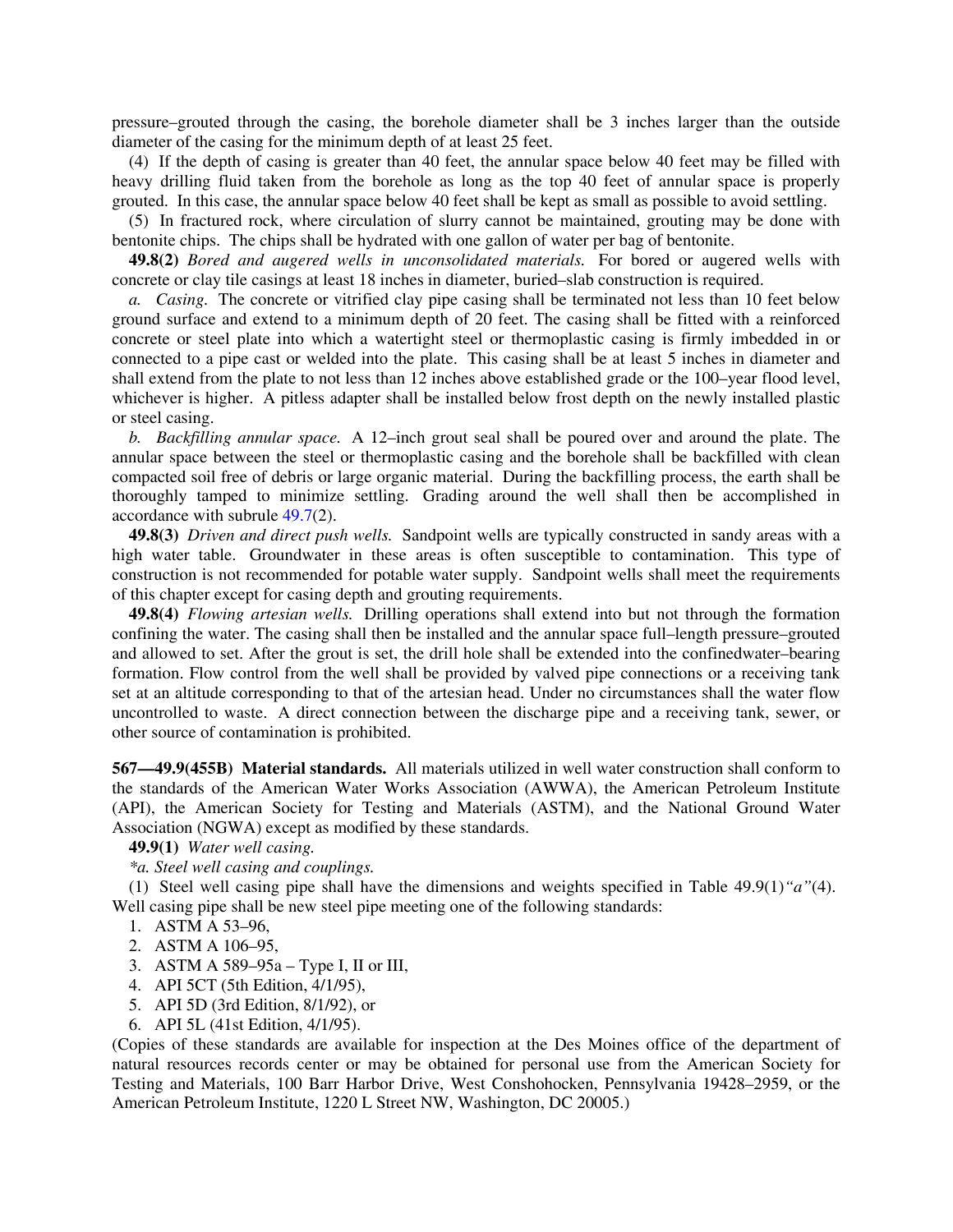(2) Each length of casing shall be legibly marked in accordance with API or ASTM marking specifications showing the manufacturer's or processor's name or trademark, size in inches, weight in pounds per foot, whether seamless or welded (type of weld) and the API or ASTM specification or trade monogram.

(3) All casing pipe joints shall be watertight welded construction or threaded couplings.

(4) Minimum casing pipe and coupling weights and dimensions are as follows:

| Minimum Casing Pipe and Coupling Weights and Dimensions |                 |            |                    |          |          |            |                   |            |
|---------------------------------------------------------|-----------------|------------|--------------------|----------|----------|------------|-------------------|------------|
| Size                                                    | Weight (lbs/ft) |            |                    | Pipe     |          | Couplings  |                   |            |
| (inches)                                                | Threads         | Plain      | Thickness External |          | Internal | Threads    | External          | Length     |
|                                                         | $\&$            | End        | (inches)           | Diameter | Diameter | per        | Diameter (inches) |            |
|                                                         | Coupling        |            |                    | (inches) | (inches) | inch       | (inches)          |            |
| $\mathbf{1}$                                            | 1.70            | 1.68       | .133               | 1.315    | 1.049    | $11 - 1/2$ | 1.576             | $2 - 5/8$  |
| $1 - 1/4$                                               | 2.30            | 2.27       | .140               | 1.660    | 1.380    | $11 - 1/2$ | 1.900             | $2 - 3/4$  |
| $1 - 1/2$                                               | 2.75            | 2.72       | .145               | 1.900    | 1.610    | $11 - 1/2$ | 2.200             | $2 - 3/4$  |
| $\mathbf{2}$                                            | 3.75            | 3.65       | .154               | 2.375    | 2.067    | $11 - 1/2$ | 2.750             | $2 - 7/8$  |
| $2 - 1/2$                                               | 5.90            | 5.79       | .203               | 2.875    | 2.469    | 8          | 3.250             | $3 -$      |
|                                                         |                 |            |                    |          |          |            |                   | 15/16      |
| 3                                                       | 7.70            | 7.58       | .216               | 3.500    | 3.068    | 8          | 4.000             | $4 - 1/16$ |
| $3 - 1/2$                                               | 9.25            | 9.11       | .226               | 4.000    | 3.548    | 8          | 4.625             | $4 - 3/16$ |
| $\overline{4}$                                          | 11.00           | 10.79      | .237               | 4.500    | 4.026    | 8          | 5.200             | $4 - 5/16$ |
| 5                                                       | 15.00           | 14.62      | .258               | 5.563    | 5.047    | 8          | 6.296             | $4 - 1/2$  |
| 6                                                       | 19.46           | 18.97      | .280               | 6.625    | 6.065    | 8          | 7.390             | $4-$       |
|                                                         |                 |            |                    |          |          |            |                   | 11/16      |
| $6 - 5/8$                                               | 20.00           | 19.49      | .288               | 6.625    | 6.049    | 8          | 7.390             | $4-$       |
| <b>OD</b>                                               |                 |            |                    |          |          |            |                   | 11/16      |
| 7 OD                                                    | 20.00           | 19.54      | .272               | 7.000    | 6.366    | $8R$       | 7.657             | $4-$       |
|                                                         |                 |            |                    |          |          |            |                   | 11/16      |
| 8                                                       | 29.35           | 28.55      | .322               | 8.625    | 8.071    | $8\,$      | 9.625             | $5 - 1/16$ |
| 10                                                      | 41.85           | 40.48 .365 |                    | 10.750   | 10.136   | 8          | 11.750            | $5 - 9/16$ |
| 12                                                      | 51.15           | 49.56      | .375               | 12.750   | 12.090   | 8          | 14.000            | $5-$       |
|                                                         |                 |            |                    |          |          |            |                   | 15/16      |
| 14 OD                                                   | 57.00           | 54.57 .375 |                    | 14.000   | 13.250   | 8          | 15.000            | $6 - 3/8$  |
| 16 OD                                                   | 65.30           | 62.58 .375 |                    | 16.000   | 15.250   | 8          | 17.000            | $6 - 3/4$  |
| 18 OD                                                   | 73.00           | 70.59      | .375               | 18.000   | 17.250   | 8          | 19.000            | $7 - 1/8$  |
| 20 OD                                                   | 81.00           | 78.60 .375 |                    | 20.000   | 19.250   | 8          | 21.000            | $7 - 5/8$  |

\*Effective date of 49.9(1)*"a"* delayed 70 days by the Administrative Rules Review Committee at its meeting held May 12, 1998. Table 49.9(1)*"a"*(4)

 $R =$  Round Threads

### *b. Thermoplastic casing and couplings.*

(1) Materials. Thermoplastic well casing pipe and couplings shall be new polyvinyl chloride (PVC) or acrylonitrile–butadiene–styrene (ABS) material produced to and meeting the ASTM F 480 standard and shall have a standard dimension ratio (SDR) of 21, 17, or 13.5, a dimension ratio (DR) of 18 or 14, or a schedule 40 or 80 rating depending upon the specification. Styrene–rubber thermoplastic well casing pipe, including ASTM F 480, may not be used.

(2) Potable water standards. The thermoplastic well casing pipe, pipe couplings, cement, primer and other components used shall be approved for well casing pipe in potable water supplies by the NSF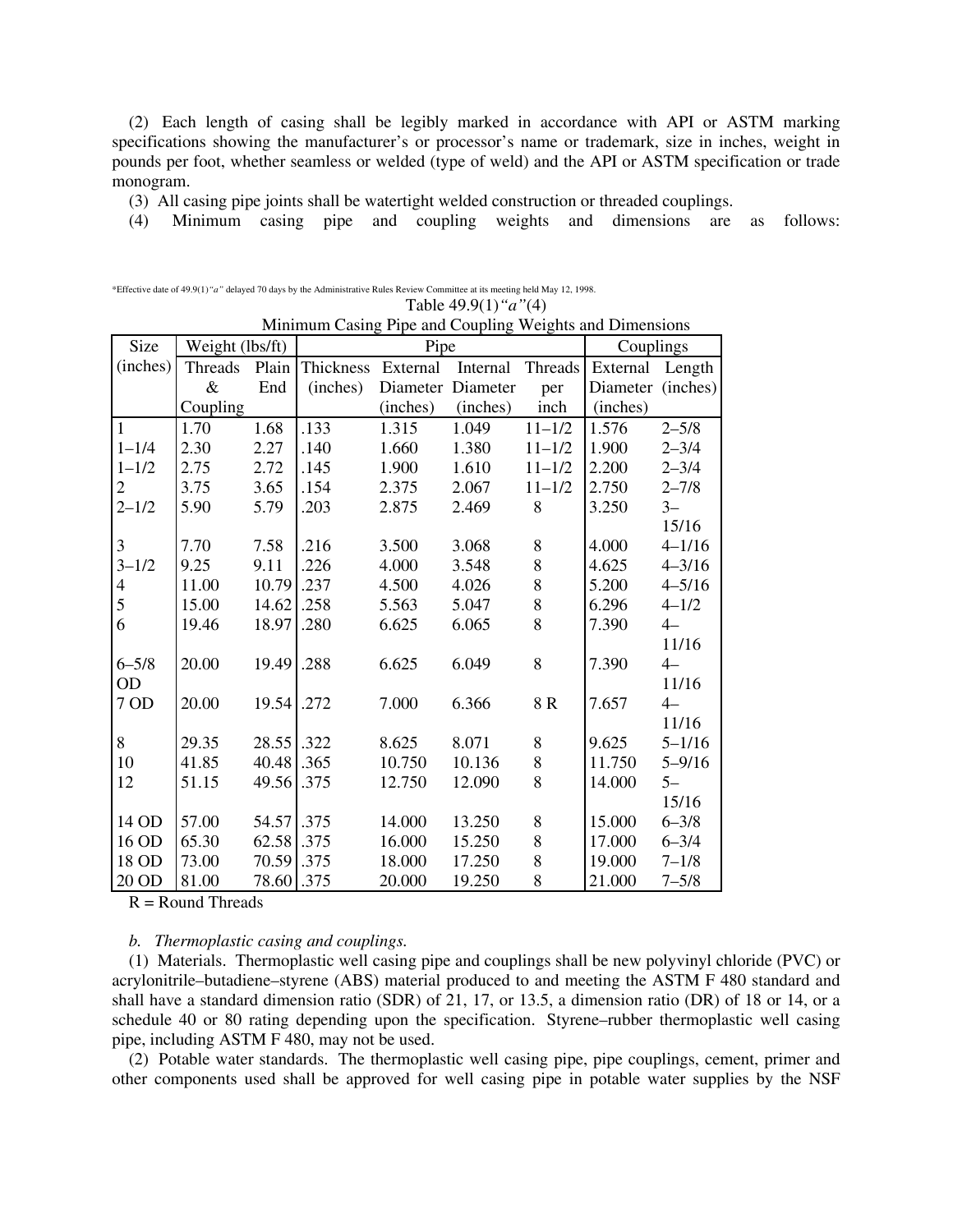Standard Number 61 or the health effects portion of Standard Number 14 as they relate to well casing pipe, or an approved equivalent organization.

(3) Markings. Each length of casing shall be legibly marked showing the manufacturer's or processor's name or trademark, size in inches, and the ASTM F 480 specification or trade monogram.

(4) Casing joints. The thermoplastic pipe shall be assembled with either flush–threaded joints, integral–bell, solvent–cemented joints, one–piece solvent–cemented couplings or nonmetallic restrained joint system in a manner according to the specifications in ASTM F 480.

(5) Hydraulic collapse pressure for plastic casing. The following table provides specifications for maximum hydraulic collapse pressure (in feet of water head) to which PVC well casing of different strengths can be installed.

|                |                                                   | Table $49.9(1)$ " $b$ " $(5)$ "                                  |            |           |           |      |        |  |  |  |
|----------------|---------------------------------------------------|------------------------------------------------------------------|------------|-----------|-----------|------|--------|--|--|--|
|                | <b>PVC WELL CASING</b>                            |                                                                  |            |           |           |      |        |  |  |  |
|                |                                                   | Maximum Hydraulic Loading (in feet of water head) <sup>(1)</sup> |            |           |           |      |        |  |  |  |
|                | ASTM F 480 or ASTM<br>$C-900$<br><b>ASTM 1785</b> |                                                                  |            |           |           |      |        |  |  |  |
|                | 2241                                              |                                                                  |            |           |           |      |        |  |  |  |
|                | <b>SDR</b>                                        | <b>SDR</b>                                                       | <b>SDR</b> | DR        | DR        | SCH. | SCH.   |  |  |  |
| <b>SIZE</b>    | <u>21</u>                                         | 17                                                               | 13.5       | <u>18</u> | <u>14</u> | 40   | 80     |  |  |  |
| 4"             | 257'                                              | 496'                                                             | 1,024'     |           |           | 353' | 1,055' |  |  |  |
| $4\frac{1}{2}$ | 257'                                              | 496'                                                             | 1,024'     |           |           |      |        |  |  |  |
| 5"             | 257'                                              | 496'                                                             | 1,024'     |           |           | 236' | 758'   |  |  |  |
| 6"             | 257'                                              | 496'                                                             | 1,024'     | 490'      | 956'      | 177' | 678'   |  |  |  |
| 8"             | 257'                                              | 496'                                                             | 1,024'     | 490'      | 956'      | 121' | 471'   |  |  |  |
| 10''           | 257'                                              | 496'                                                             | 1,024'     | 490'      | 956'      | 90'  | 404'   |  |  |  |
| 12"            | 257'                                              | 496'                                                             | 1,024'     | 490'      | 956'      | 74'  | 376'   |  |  |  |
| 16''           | 257'                                              | 496'                                                             | 1,024'     | 490'      | 956'      | 70'  | 350'   |  |  |  |

 $<sup>(1)</sup>$  Determined by formulae in ASTM F 480 with Poisson's ratio of .38</sup>

(6) When cement grout is used with thermoplastic casing, the manufacturer's specifications for use shall be followed except in the top 40 feet.

(7) Thermoplastic pipe extending above ground shall be protected from ultraviolet light exposure.

(8) Under no circumstances shall thermoplastic water well casing be driven.

**49.9(2)** *Grouting guides.* Casing that is to be grouted shall have a minimum of two sets of centering guides attached to the casing so as to permit the unobstructed flow and deposition of grout.

**49.9(3)** *Grouting.* Materials and procedures for grouting shall be as follows:

*a. Concrete grout.* The mixture, used with bored and augered wells, shall consist of cement, sand aggregate and water, in the proportion of one bag cement (94 lbs.) and an equal volume of aggregate to not more than six gallons of clean water. Concrete grout shall not be used below the water table. Admixtures to reduce permeability or control setting time must meet ASTM Standard C 494–92. Concrete grout may be used with permission of the administrative authority where large void spaces need to be filled.

*b. Neat cement grout.* The mixture shall consist of one bag of cement (94 lbs.) to not more than six gallons of clean water. Admixtures to reduce permeability or control setting time must meet ASTM Standard C 494–92.

*c. Bentonite grout.* This is a mixture of water and commercial sodium–bentonite clay manufactured for the purpose of water well grouting. Mixing shall be per manufacturer's specifications.Sodium– bentonite mixtures that have high viscosity but contain less than 10 percent solids are designed for drilling purposes and shall not be used as grout. Organic polymers used in grout mixtures must meet NSF Standard 60.

*d. Exclusion.* Drilling fluids and cuttings may not be used as grouting material to satisfy the minimum grouting requirements.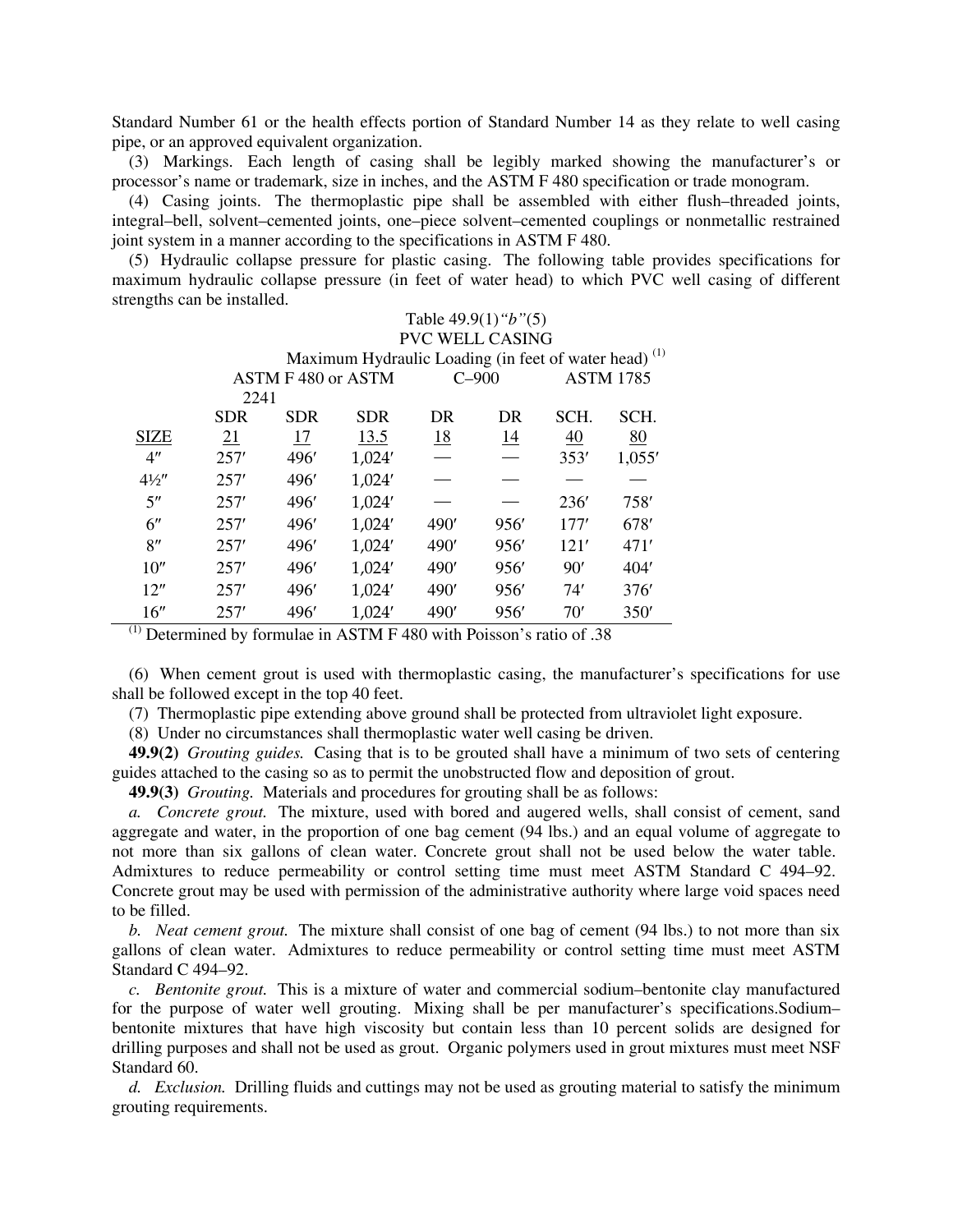*e. Application.* Grouting shall be performed by pumping the mixture into the annular space from the bottom upward through the casing or through a tremie pipe until the annular space is filled. Grouting shall be done in one continuous operation, if possible. The bottom of the tremie pipe must remain submerged in grout while grouting.

*f. Exceptions.* The exceptions to this method of application are the use of buried–slab, percussion, or casing–hammer/rotary methods to construct a well. The proper grouting methods for these types of wells are specified in 49.8(1) and 49.8(2). Another exception is where dry bentonite is required because circulation cannot be maintained as described in 49.8(1)*"b"*(5).

**49.9(4)** *Pitless adapters and pitless units.* Rescinded IAB 7/21/04, effective 8/25/04.

**567—49.10(455B) Well reconstruction.** All well reconstruction must meet the requirements of this chapter. If the well feature in need of reconstruction cannot be brought into compliance with these rules, the well must be properly plugged.

**49.10(1)** *Installing a liner.* If the reconstruction will involve the placement of a liner, the certified well contractor must then determine whether the proposed reconstruction will be done in order to correct a health–related problem. The work to be performed must then be done in accordance with paragraph *"a"* or *"b"* below.

*a.* Standards for installation of a liner to correct a health–related problem.

(1) The liner shall have a minimum of two sets of centering guides to allow the proper placement of grout. In no case shall the liner be driven into place.

(2) The liner shall extend to the ground surface or top of the pitless adapter.

(3) The annular space between the old casing and the liner shall be pressure–grouted in place throughout its entire length using an approved grout.

*b.* Standards for installation of a liner to correct a problem that is not health–related.

(1) The liner shall extend at least ten feet above the static water level or, if a caving zone is present, shall extend above this region.

(2) The liner may be pressure–grouted in place if there is a sufficient annular space for proper application of the grout.

*c.* Liner material standards. Liners must meet well casing standards as defined in 49.9(1). Liners may be composed of either steel or thermoplastic with a minimum inside diameter of 4 inches. Steel liners must be new and have a minimum wall thickness of .188 inches. Plastic liners must have a standard dimension ratio of 26 or less or a schedule rating of SCH 40 or SCH 80. If the installation does not meet the definition of a liner, then casing material shall be used.

**49.10(2)** *Upper terminus.* All well reconstruction performed on the upper terminus of a well must meet the standards of this chapter.

**567—49.11(455B) Disposal of drilling mud.**Drilling fluid and mud remaining after construction of a well shall not be disposed of in a stream or storm sewer nor shall these materials be discharged into a sanitary sewer without permission of the owner and operator of the wastewater treatment facility.

## **567—49.12(455B) Pumps and pumping equipment.**

**49.12(1)** *General pump installation requirements.* The installation of pumps shall be planned and carried out so the pump will be:

*a.* Installed so that it and its surroundings are not exposed to chemical or biological contamination;

*b.* Properly sized so as to provide the volume of water necessary, where obtainable, for an adequate water supply;

*c.* Designed to meet the well characteristics and not exceed the yield of the well except for low yield seepage/storage wells;

*d.* Installed for operation without repriming or breaking suction;

*e.* Installed in such a manner as to provide adequate protection against contamination of the water supply from any surface or subsurface sources;

*f.* Installed in a manner so that it is accessible for maintenance, repair, and removal.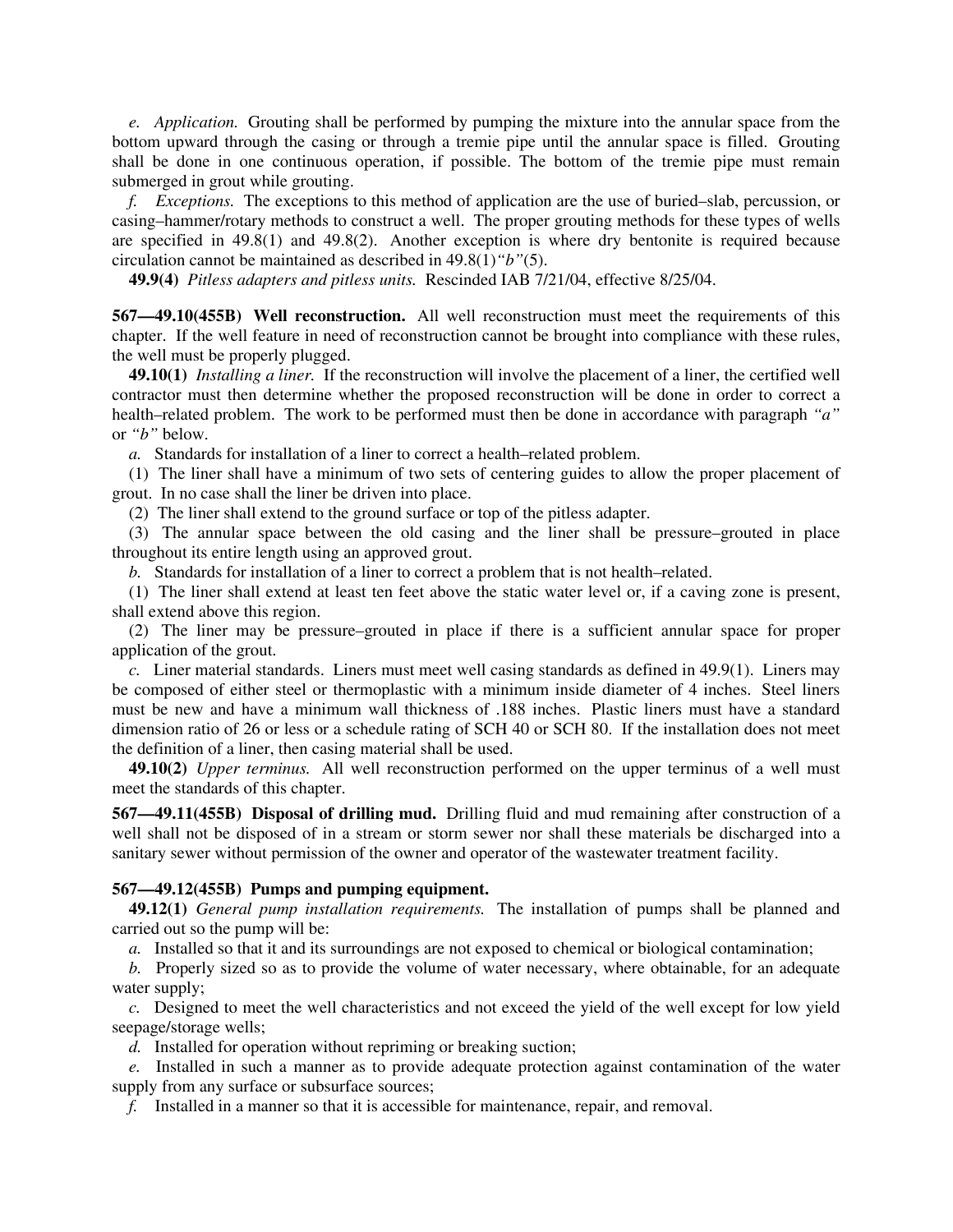**49.12(2)** *Lubrication.* Pump motor lubricant or coolant oil shall be United States Department of Agriculture– or United States Food and Drug Administration–approved food contact grade formulations.

**49.12(3)** *Other power pumps.* Other power pumps located over the well shall be mechanically joined to the casing or on a pump foundation or stand in such a manner as to effectively seal the top of the well. A sanitary seal shall be used where the pump is not located over the well, and the pump delivery or suction pipe emerges from the top.

**49.12(4)** *Hand pumps or similar devices.*

*a.* A hand pump, hand pump head, hand pump stand or similar device shall be constructed so that there are no openings into the interior of the pump or well casing where rain water, insects or vermin can enter. Hand pumps shall be provided with a casing vent as defined in  $567-49.17(455B)$ , and shall have a closed, downward–directed spout and a sealed pump rod packing assembly.

*b.* A hand pump shall be attached to a well casing by a sealed flange or other method approved by the administrative authority to adequately prevent the entrance of surface water, dirt, animals, insects, or other foreign matter. The flange shall not be less than 12 inches above a concrete slab or the ground surface.

*c.* Where a well casing functions as a hand pump cylinder wall, the plunger shall not be less than 25 feet below the ground surface. A casing wall weep hole is not permitted.

# **567—49.13(455B) Drop pipe.**

**49.13(1)** *Discharge pipe.* Galvanized, black, or stainless steel drop pipe shall be minimum schedule 40 wall thickness. PVC drop pipe shall be minimum schedule 80 wall thickness. Schedule 80 machined PVC, brass, or stainless steel couplings shall be used with PVC pipe. Polyethylene drop pipe shall be minimum ASTM Standard PE3406 SDR9. Only brass or stainless steel fittings are permitted for use on polyethylene drop pipe. If polyethylene drop pipe is used, the outside diameter of the pump must be at least one inch smaller than the inside diameter of the well casing.

**49.13(2)** *Check valve.* For potable water installations, all pumps shall have a check valve within 20 feet of the pump for pump installations without drain–back aeration. For pump installations with drain– back aeration, the check valve shall be below the pitless adapter.

**567—49.14(455B) Pump wiring***.* Pump wiring within the well shall be double–jacketed copper wire and shall meet the National Electrical Code specifications for wire sizing, unless the pump manufacturer requires a non–jacketed wire. Wire outside of the casing must meet, at a minimum, National Electrical Code specifications. Wire shall be secured to the drop pipe at a minimum of 20–foot intervals.

### **567—49.15(455B) Pitless adapters and pitless units.**

**49.15(1)** Pitless adapters and pitless units conforming to Pitless Adapter Standard—1997 (PAS–97) as promulgated by the Water Systems Council are considered as complying with these rules. A copy of the standard is available for inspection at the Des Moines office of the department of natural resources records center or may be obtained for personal use from the Pitless Adapter Division, Water Systems Council, 1101 30th Street, NW, Suite 500, Washington, DC 20007.

**49.15(2)** No well casing shall be cut off or cut into below ground surface except to install a pitless well adapter below the frost level.

**49.15(3)** A pitless subsurface pipe connection to a well casing pipe shall be made with a weld–on, clamp–on, or bolt–on pitless adapter or weld–on or threaded pitless unit. Aboveground discharge pitless adapters with a drain–back into the well are prohibited on systems under continuous pressure.

**49.15(4)** If the pitless adapter is gasketed, the opening in the casing shall be sawed to the diameter recommended by the manufacturer with a hole saw and not cut with a torch. The pitless adapter used shall have the correct curvature to fit the diameter of the casing.

**567—49.16(455B) Well caps and seals.** A well cap shall be used on any well not protected by a wellhouse and must seal tightly against the casing to exclude surface water, dirt, insects or any foreign matter from entering the well. The well casing shall terminate at least one foot above the finished grade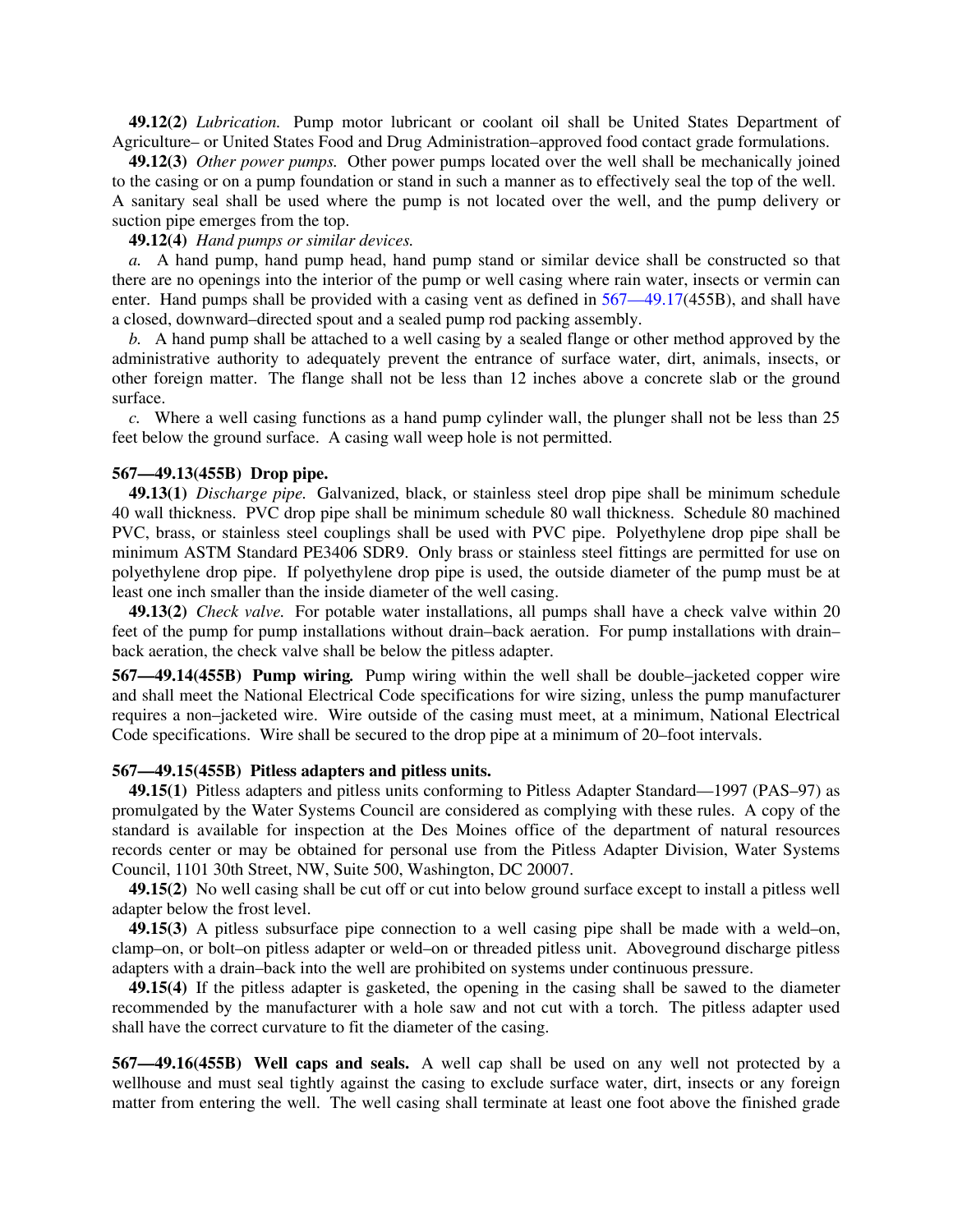surface. A split–top sanitary seal may only be used on a well terminating within a wellhouse. Any openings in the cap or seal, such as for pump wiring, water depth measurement, or chemical feed, shall be properly grommeted or sealed, except properly screened and oriented vent openings. There shall be no openings through the well cap except for a factory installed vent, air line chemical feed, and power supply wiring, unless a proposal is submitted to and approved by the administrative authority. To be approved, the proposal must show that any entrance into the well cap is watertight and meets the following conditions: prevents surface water from entering the water supply, is secured in position, is removable with tools only, and is resistant to weathering and corrosion.

Well pump systems that are not under continuous pressure and have no pressure tank may discharge out of the top of the well if all connections are watertight welds or grommeted openings. Venting, heights and other cap requirements shall be met.

**567—49.17(455B) Vents.** A well cap used on a well that has a pitless adapter or pitless unit must have a screened vent hole, pointing downward, with not less than 24–mesh noncorrosive screen, and that is at least ½ inch in diameter. Vent openings shall terminate at least 12 inches above finished ground surface. Venting is required on all wells except Class 3 wells or flowing water wells.

**567—49.18(455B) Underground piping.** Underground piping from the well casing to the pressure tank shall be a minimum 100 psi pressure rating, NSF Standard 61, and meet ASTM standards for potable water.

**567—49.19(455B) Underground wiring.** Underground wiring from the well shall be enclosed in a watertight electrical conduit extending from the entrance of the conduit into the casing to a minimum of three feet below ground level, threaded into the well cap, or sealed into the cap or casing in a watertight manner. The internal passage of the conduit shall be sealed around the wire with a nonhardening, pliable sealing compound.

**567—49.20(455B) Sampling faucets.** In all pressure water systems, provision shall be made for collection of water samples directly from the well by installation of a sampling faucet before the pressure tank, and prior to encountering any water treatment equipment. The sampling faucet shall be installed at least 12 inches above the floor, have a downturned spout and be in an accessible location. All sample faucets shall be metal and have a smooth (nonthreaded) outlet.

## **567—49.21(455B) Hydropneumatic (pressure) tanks.**

**49.21(1)** *Sizing.* The pressure tank shall have an effective water volume large enough to require the well pump to operate at least one minute between low–pressure activation and high–pressure shut off while no water is being used by the system. The minimum allowable pressure at the pressure tank shall be 30 psi.

**49.21(2)** *Constant pressure pump.* Constant pressure/variable speed pumps shall operate at a minimum pressure of 30 psi. Pressure tank size shall be according to manufacturer's recommendation.

**49.21(3)** *Pressure relief valve.* The tank shall have a pressure relief valve of a size based on the pump capacity if the pump is capable of developing pressure greater than the working pressure of any component of the system. The pressure relief valve shall be located prior to any shut–off valve on the distribution system side of the tank.

**49.21(4)** *Pressure gauge*. The pressure tank shall have a pressure gauge capable of reading at least 100 psi.

**49.21(5)** *Tank appurtenances.* If a non–bladder tank is used, it shall be equipped with a means of adding or venting air from the tank to maintain the proper air–water ratio.

**49.21(6)** *Tank location.* Buried pressure tanks shall not be permitted after July 1, 2009. If pressure tanks are not located in a residence or other heated structure, they should be housed in the following manner: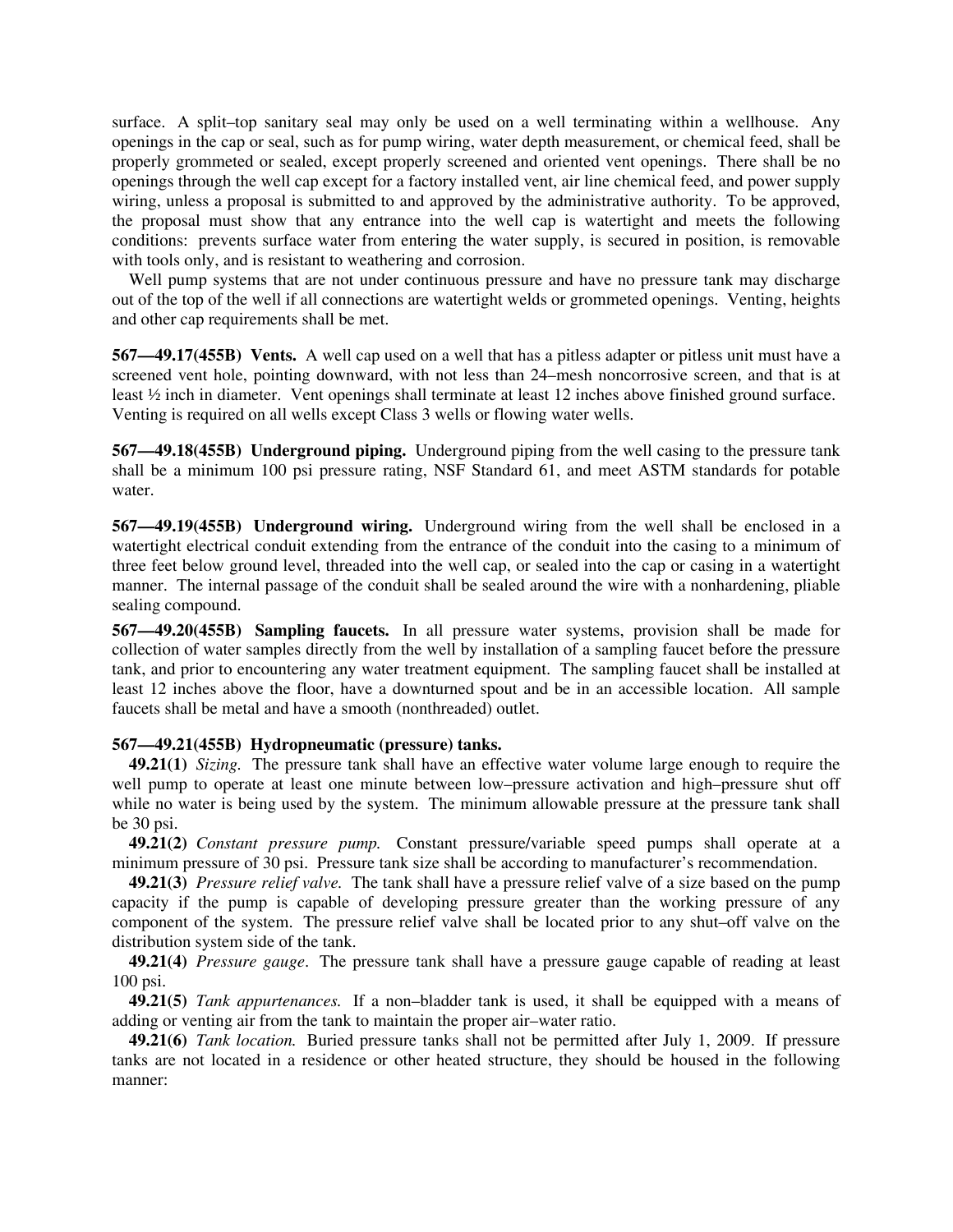*a. Buried vault (frost pit).* The vault and vault opening shall be sized to allow ease of access for the installation and maintenance of necessary equipment. The vault shall be as watertight as possible. The outside of the vault should be completely tiled at the base and either drain to daylight or to a sump pit that is equipped with a sump pump. The trench should be backfilled with pea gravel to one foot above the tile. All wiring in the vault shall be in watertight conduit. No buried vault shall be allowed within a 100– year flood plain. Buried vaults are not recommended because of the hazard associated with confined space entry.

*b. Aboveground structure.* The structure and access opening shall be sized to allow the installation and maintenance of necessary equipment with a minimum of inconvenience. The structure shall be of an all–seasons design. It shall be insulated and heated to prevent freezing of the tank. If a poured concrete floor is provided, the top of the floor shall be at least four inches above the surrounding ground and be sloped to a drain or to the door to facilitate drainage of the room. It is recommended that the structure be located no closer than ten feet from the well. If the structure is located over the well, it must have a hinged roof or removable hatch over the well or have other provisions for pulling the well pump.

**567—49.22(455B) Electrical connections.** At a minimum, all electrical installation shall be performed and maintained in accordance with the current National Electrical Code. A certified pump installer may perform wiring from the pump to the electrical panel unless local ordinances require additional licensing.

**567—49.23(455B) Interconnections and cross connections***.* No connection between a well or boring and another well, boring, water supply system, any chemical injection or contamination source is allowed unless the connection is:

1. Protected by an air gap;

2. Protected by a backflow prevention device; or

3. Between wells or borings that meet the construction standards of this chapter, are used for the same purpose, and have equivalent quality water supply.

# **567—49.24(455B) Backflow prevention for chemical injection systems for nonpotable water wells.**

**49.24(1)** *Backflow protection for irrigation.* Where a chemical injection system is connected directly to a water well used for irrigation and that is not used as a potable water supply, a single–check spring– loaded backflow preventer shall be installed between the point of chemical injection on the pump discharge piping and the water well in accordance with the manufacturer's instructions. The check valve shall withstand a minimum hydraulic pressure of 150 psi without leaking. The backflow device shall be provided with the following:

*a.* Valving so that water can be drained from the system to prevent freezing.

*b.* A vacuum relief valve to prevent backsiphoning of chemicals into the well.

*c.* An automatic low–pressure drain at least ¾ inches in diameter, positioned so that when draining occurs liquid will flow away from the well. The low–pressure drain shall be at least six inches above grade. The automatic low–pressure drain shall quickly drain the check valve body of water when operation of the water well pump is discontinued.

*d.* A watertight seal around the check valve.

*e.* An inspection port four inches in diameter to allow inspection of the operation of the check valve.

**49.24(2)** *Pump control interconnection.* The water well pump and the chemical injection pump shall be electrically connected so that, when the water well pump stops, the chemical pump will shut off automatically.

**567—49.25(455B) Filters and water treatment equipment***.* Filters and water treatment equipment shall be installed and operated in accordance with manufacturers' directions.

**567—49.26(455B) Well disinfection.** All new, repaired or rehabilitated wells shall be pumped to waste until the water is free of drilling mud, drill cuttings and sand, and the water is clear. Wells and water systems shall be disinfected by the contractor following completion of construction and whenever any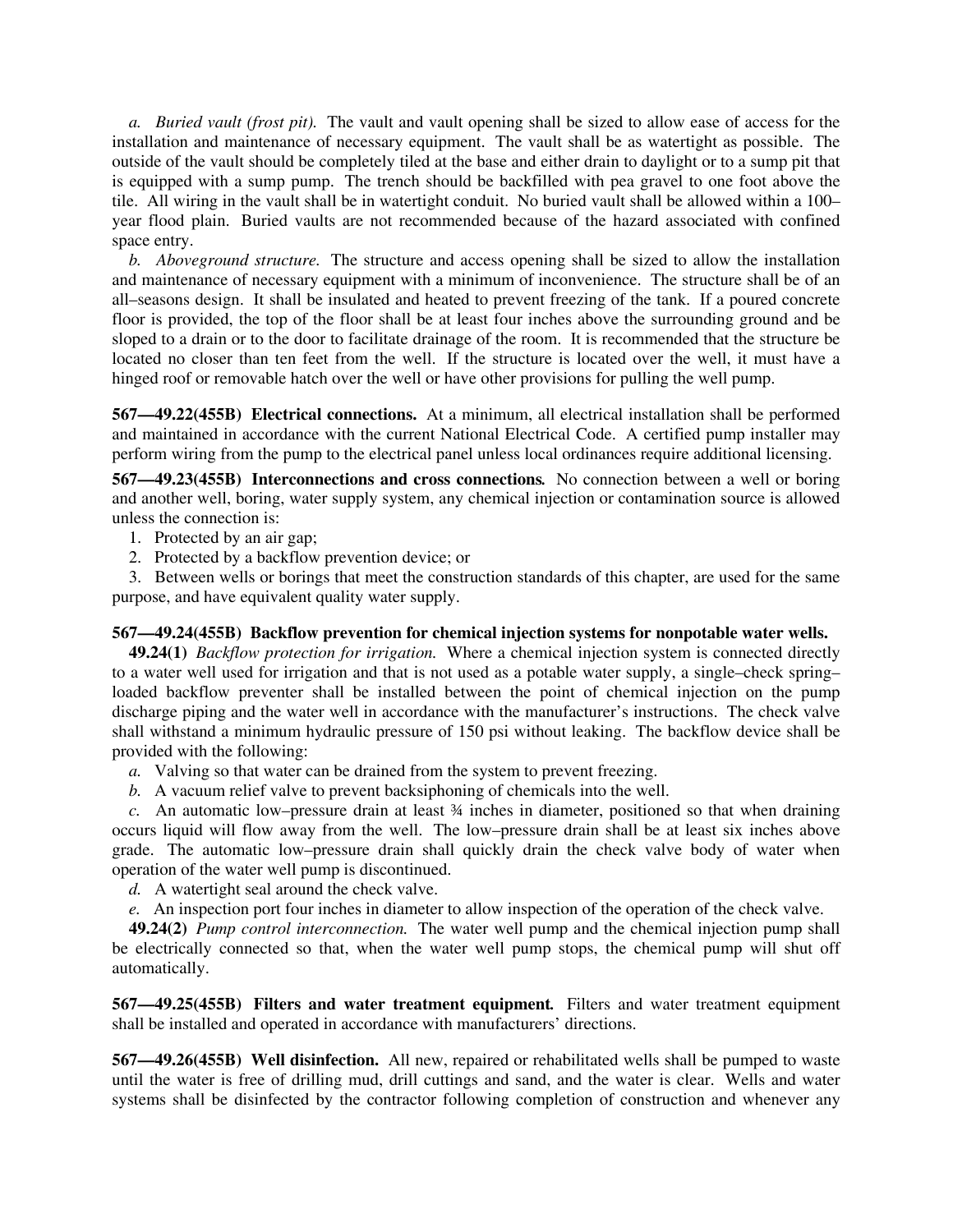well services have been performed. A chlorine solution such as a sodium or calcium hypochlorite shall be used. Chlorine compounds used for well disinfection must meet NSF Standard 61 and have no additives.

**49.26(1)** The disinfectant shall be dispersed throughout the entire water column in the well. The disinfectant shall also be brought into contact with the inside of the well casing pipe above the static water level.

**49.26(2)** The disinfectant shall remain in the well for a minimum of 2 hours if a concentration of at least 100 mg/L chlorine is achieved, or a minimum of 24 hours if at least 50 mg/L is achieved.

**49.26(3)** For emergency situations, a contact time of a minimum of 30 minutes shall be provided at a chlorine concentration of at least 200 mg/L.

**49.26(4)** The amount of HTH or household bleach required for a chlorine concentration of 200 mg/L is given in the following table:

| Table 49.26(4)                                                              |  |  |  |
|-----------------------------------------------------------------------------|--|--|--|
| Amount of chlorine disinfectant required for every 25 feet of water in well |  |  |  |

| Well casing diameter (in<br>inches)                                      |  |  | 6 8 12 18 24                        | 30 | 36  |
|--------------------------------------------------------------------------|--|--|-------------------------------------|----|-----|
|                                                                          |  |  |                                     |    |     |
| Amount of pelleted HTH (in                                               |  |  | $0.7$ 1.5 2.6 5.6 13 23             | 36 | 52. |
| ounces containing approx. 70<br>percent $Ca(OCl)2$ )                     |  |  |                                     |    |     |
| Amount of chlorine bleach (in<br>pints containing 5.25 percent<br>NaOCl) |  |  | 0.5 1.2 2.1 4.7 10.6 18.8 29.3 42.2 |    |     |

**49.26(5)** Dry disinfectant shall be dissolved in a separate container of water before introduction into the well. The solution shall contain not more than eight ounces of pelleted HTH disinfectant per five gallons of water.

### **567—49.27(455B) Water sampling and analysis.**

**49.27(1)** The owner of a new, reconstructed, or rehabilitated well shall be responsible for submitting a water sample to a certified laboratory for coliform bacteria and nitrate analysis*.* The water sample shall be collected at least 10 days and not more than 30 days after a well is put into service following the construction, reconstruction, or rehabilitation. The analysis results shall be submitted to the administrative authority.

**49.27(2)** If the water sample analysis detects presence of bacteria, the disinfection procedure described in rule 49.26(455B) shall be repeated.

**567—49.28(455B) Abandonment of wells.** Abandoned wells are a contamination hazard to the water bearing formation as well as a physical hazard for people.

**49.28(1)** *Plugging rules.* Abandoned wells shall be properly plugged as required in 567—Chapter 39.

**49.28(2)** *Waste disposal prohibition.* Under no circumstances shall abandoned wells be used for the disposal of debris, solid waste, septic tank sludge or effluents, or for any other type of unauthorized disposal of waste materials, or as a receptacle for field tile drainage.

**567—49.29(455B) Closed circuit vertical heat exchangers.** These provisions apply to closed circuit vertical heat exchanger construction.

**49.29(1)** Piping used must be 160 psi pressure–rated high–density polyethylene or polybutylene.

**49.29(2)** Connection to piping must use socket fusion or butt fusion joining methods.

**49.29(3)** Piping must be pressure–tested with air or potable water for 15 minutes at a pressure of 1.5 times the system operating pressure after installation in the borehole.

**49.29(4)** The annular space between the vertical heat exchanger piping and the borehole must be grouted as required in subrule 49.9(3) using an approved grouting method and material. Grout shall be